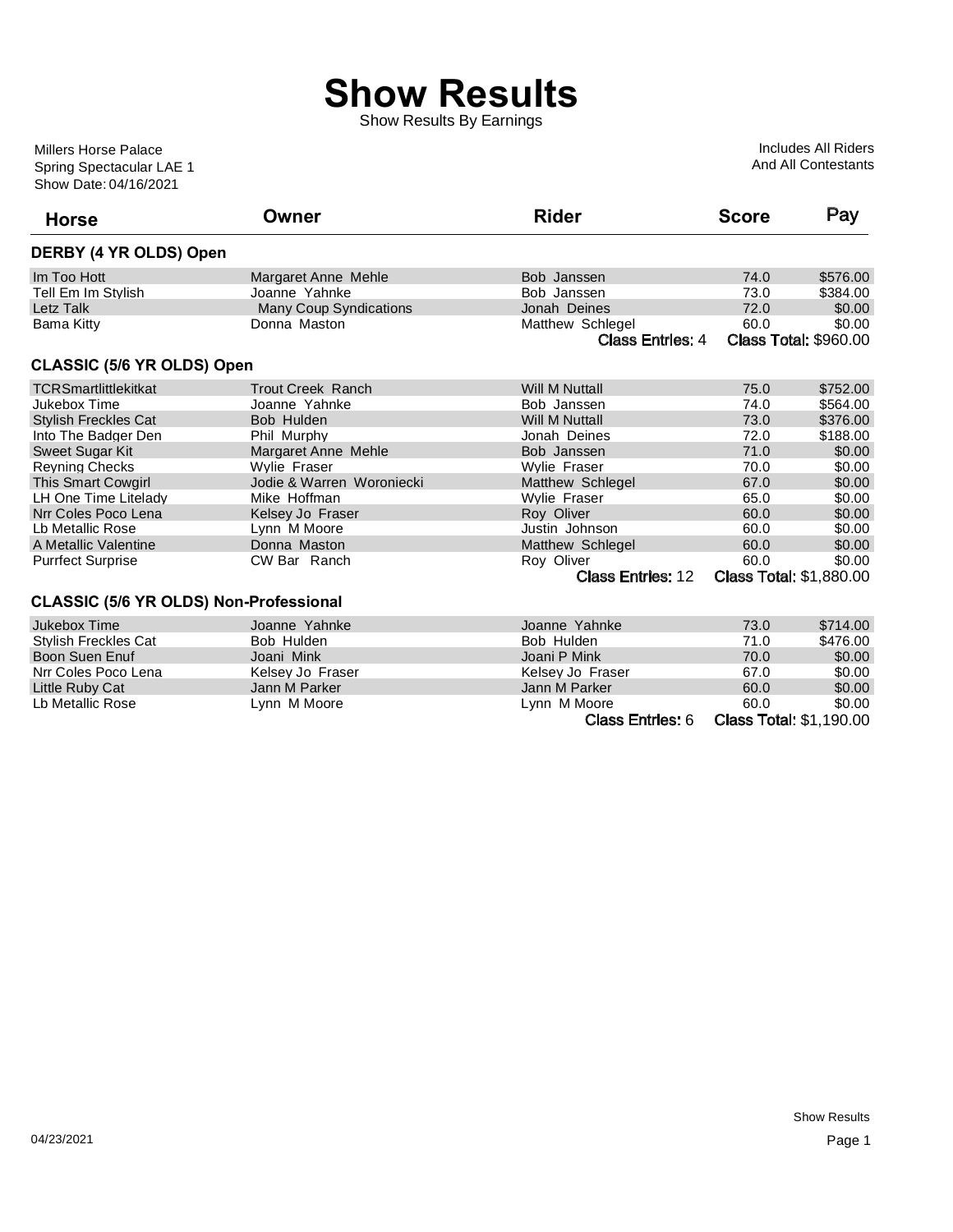## **Show Results**

Show Results By Earnings

Show Date: 04/17/2021 Spring Spectacular LAE 2 Millers Horse Palace

Includes All Riders And All Contestants

| <b>Horse</b>                           | Owner                     | <b>Rider</b>             | <b>Score</b> | Pay                            |
|----------------------------------------|---------------------------|--------------------------|--------------|--------------------------------|
| DERBY (4 YR OLDS) Open                 |                           |                          |              |                                |
| Im Too Hott                            | Margaret Anne Mehle       | Bob Janssen              | 74.0         | \$576.00                       |
| Tell Em Im Stylish                     | Joanne Yahnke             | Bob Janssen              | 73.0         | \$384.00                       |
| Letz Talk                              | Many Coup Syndications    | Jonah Deines             | 60.0         | \$0.00                         |
| Bama Kitty                             | Donna Maston              | Matthew Schlegel         | 0.0          | \$0.00                         |
|                                        |                           | <b>Class Entries: 4</b>  |              | <b>Class Total: \$960.00</b>   |
| <b>CLASSIC (5/6 YR OLDS) Open</b>      |                           |                          |              |                                |
| Into The Badger Den                    | Phil Murphy               | Jonah Deines             | 75.0         | \$829.55                       |
| Sweet Sugar Kit                        | Margaret Anne Mehle       | Bob Janssen              | 74.5         | \$582.45                       |
| Jukebox Time                           | Joanne Yahnke             | Bob Janssen              | 74.0         | \$353.00                       |
| <b>Reyning Checks</b>                  | Wylie Fraser              | Wylie Fraser             | 73.0         | \$0.00                         |
| Lb Metallic Rose                       | Lynn M Moore              | Justin Johnson           | 71.0         | \$0.00                         |
| LH One Time Litelady                   | Mike Hoffman              | Wylie Fraser             | 68.0         | \$0.00                         |
| A Metallic Valentine                   | Donna Maston              | Matthew Schlegel         | 66.0         | \$0.00                         |
| <b>Purrfect Surprise</b>               | CW Bar Ranch              | Roy Oliver               | 60.0         | \$0.00                         |
| <b>Stylish Freckles Cat</b>            | Bob Hulden                | <b>Will M Nuttall</b>    | 60.0         | \$0.00                         |
| <b>This Smart Cowgirl</b>              | Jodie & Warren Woroniecki | Matthew Schlegel         | 0.0          | \$0.00                         |
| <b>TCRSmartlittlekitkat</b>            | <b>Trout Creek Ranch</b>  | <b>Will M Nuttall</b>    | 0.0          | \$0.00                         |
|                                        |                           | <b>Class Entries: 11</b> |              | <b>Class Total: \$1,765.00</b> |
| CLASSIC (5/6 YR OLDS) Non-Professional |                           |                          |              |                                |
| Jukebox Time                           | Joanne Yahnke             | Joanne Yahnke            | 72.0         | \$714.00                       |
| <b>Stylish Freckles Cat</b>            | Bob Hulden                | Bob Hulden               | 71.0         | \$476.00                       |
| Nrr Coles Poco Lena                    | Kelsey Jo Fraser          | Kelsey Jo Fraser         | 65.0         | \$0.00                         |
| <b>Boon Suen Enuf</b>                  | Joani Mink                | Joani P Mink             | 65.0         | \$0.00                         |
| Lb Metallic Rose                       | Lynn M Moore              | Lynn M Moore             | 60.0         | \$0.00                         |
| Little Ruby Cat                        | Jann M Parker             | Jann M Parker            | 0.0          | \$0.00                         |
|                                        |                           | <b>Class Entries: 6</b>  |              | <b>Class Total: \$1,190.00</b> |